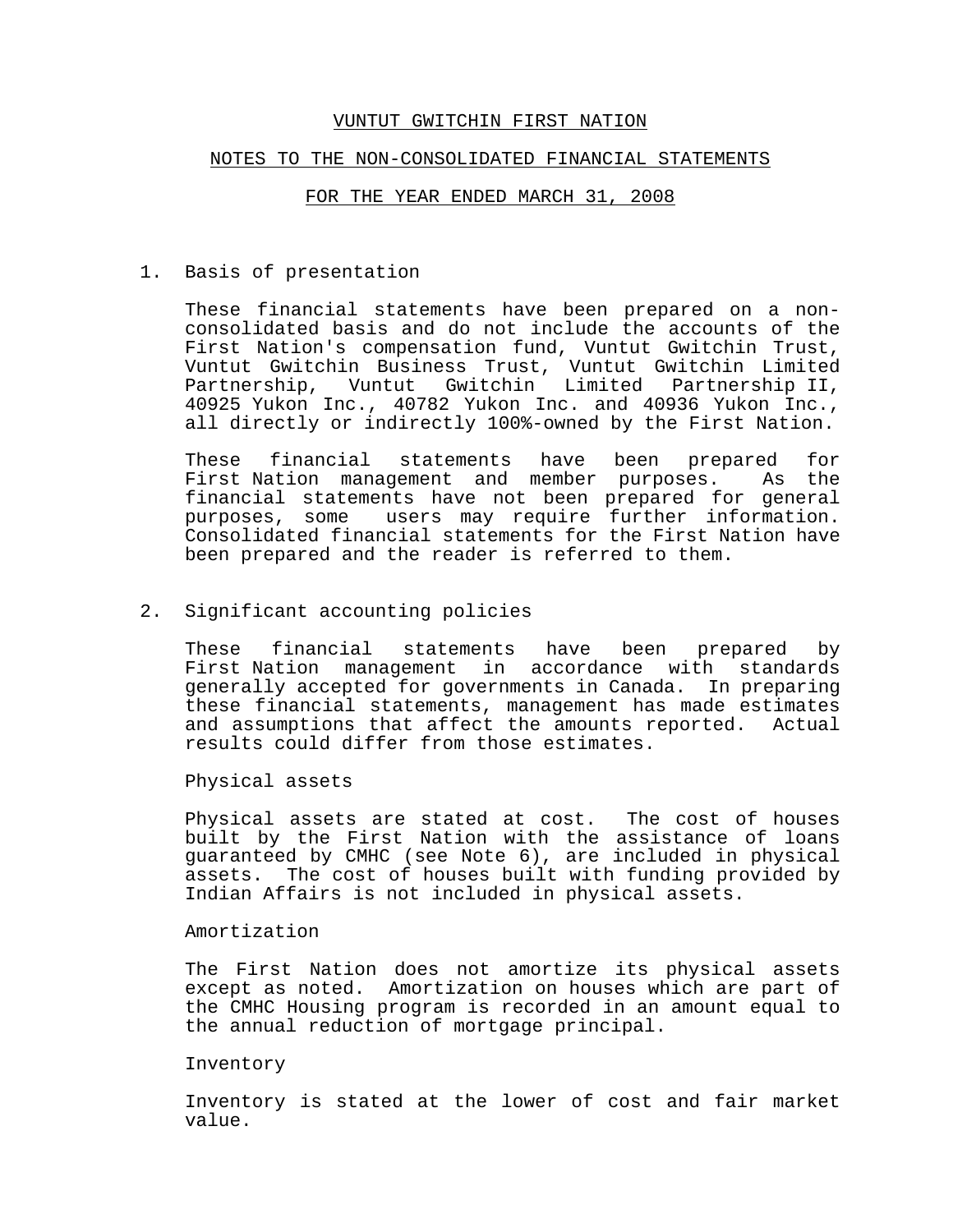## NOTES TO THE NON-CONSOLIDATED FINANCIAL STATEMENTS (CONTINUED)

### FOR THE YEAR ENDED MARCH 31, 2008

2. Significant accounting policies (continued)

Revenue recognition

Contributions under the terms of agreements are recognized as revenue at the time applications are approved by the relevant funding agency.

Surplus

All unexpended items of revenue are treated by the First Nation as surplus, except for certain physical projects where unexpended revenues are deferred until the project is complete.

Financial instruments

The First Nation's financial instruments consist of cash and term deposits, accounts receivable, accounts payable, amounts due to/from related parties and long-term debt. Unless otherwise noted, it is management's opinion that the First Nation is not exposed to significant interest, currency or credit risks arising from these financial instruments. It is also management's opinion that the carrying values of these financial instruments approximate their fair values.

3. Reserves

Pursuant to its agreement with Canada Housing and Mortgage Corporation, the First Nation is required to segregate funds for replacement and subsidy surplus reserves. The expenditures from these funds are restricted by the terms of the agreement.

## 4. Loan receivable YIDC

The First Nation owns approximately 6% of the outstanding shares of Yukon Indian Development Corporation Ltd. ("YIDC"). The loan receivable results from dividends declared by YIDC and reinvested in YIDC. There are no terms for payment by YIDC for this amount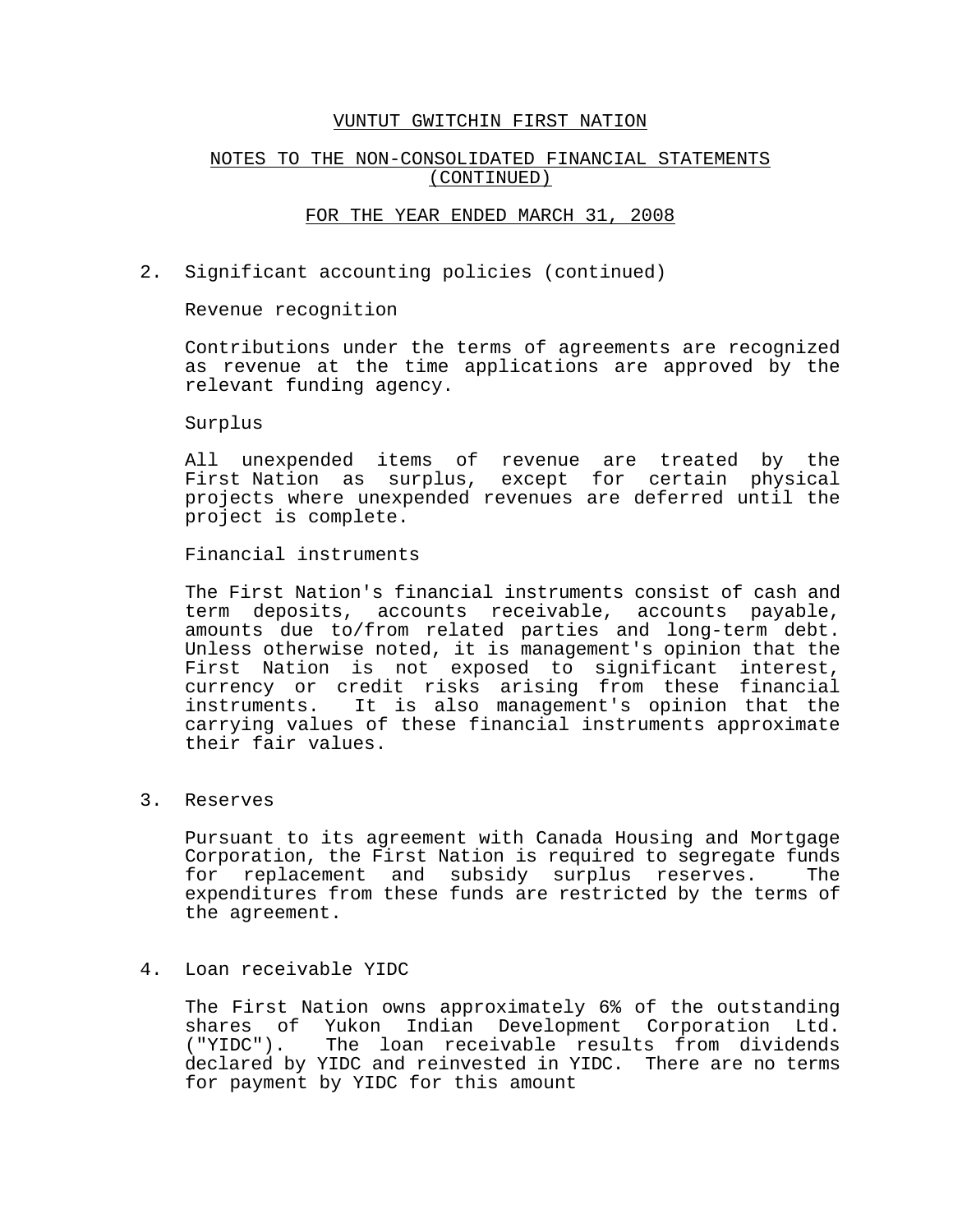## NOTES TO THE NON-CONSOLIDATED FINANCIAL STATEMENTS (CONTINUED)

# FOR THE YEAR ENDED MARCH 31, 2008

5. Investment in First Nations Bank

The First Nation owns approximately 1.8% of the outstanding shares of the First Nations Bank. This investment is recorded at cost.

6. Long-term debt

Mortgages payable

Amounts shown as mortgages payable represent monies borrowed to finance house construction. The loans are secured by a mortgage to the lender on the land and buildings as well as a ministerial guarantee by the Government of Canada.

The balances and terms of the mortgages are as follows:

|                                                                                                                                                             | 2008        | 2007    |
|-------------------------------------------------------------------------------------------------------------------------------------------------------------|-------------|---------|
| Mortgage payable to Toronto Dominion<br>Bank in monthly instalments of<br>\$611, including interest at 4.35%<br>$\ddot{s}$<br>per annum. Due April 1, 2009. | $39,189$ \$ | 44,705  |
| Mortgage payable to Toronto Dominion<br>Bank in monthly instalments of<br>\$474, including interest at 4.35%<br>per annum. Due April 1, 2009.               | 30,364      | 34,638  |
| Mortgage payable to Toronto Dominion<br>Bank in monthly instalments of<br>\$419, including interest at 4.35%<br>per annum. Due April 1, 2009.               | 26,888      | 30,673  |
| Mortgage payable to Toronto Dominion<br>Bank in monthly instalments of<br>\$1,851, including interest at 4.35%<br>per annum. Due April 1, 2009.             | 193,383     | 208,846 |
| Mortgage payable to the Bank of<br>Montreal in monthly instalments<br>of \$680, including interest at 5.1%<br>per annum. Due June 1, 2011.                  | 54,731      | 60,009  |
| Mortgage payable to the Bank of<br>Montreal in monthly instalments<br>of \$800 including interest at 4.61%                                                  |             |         |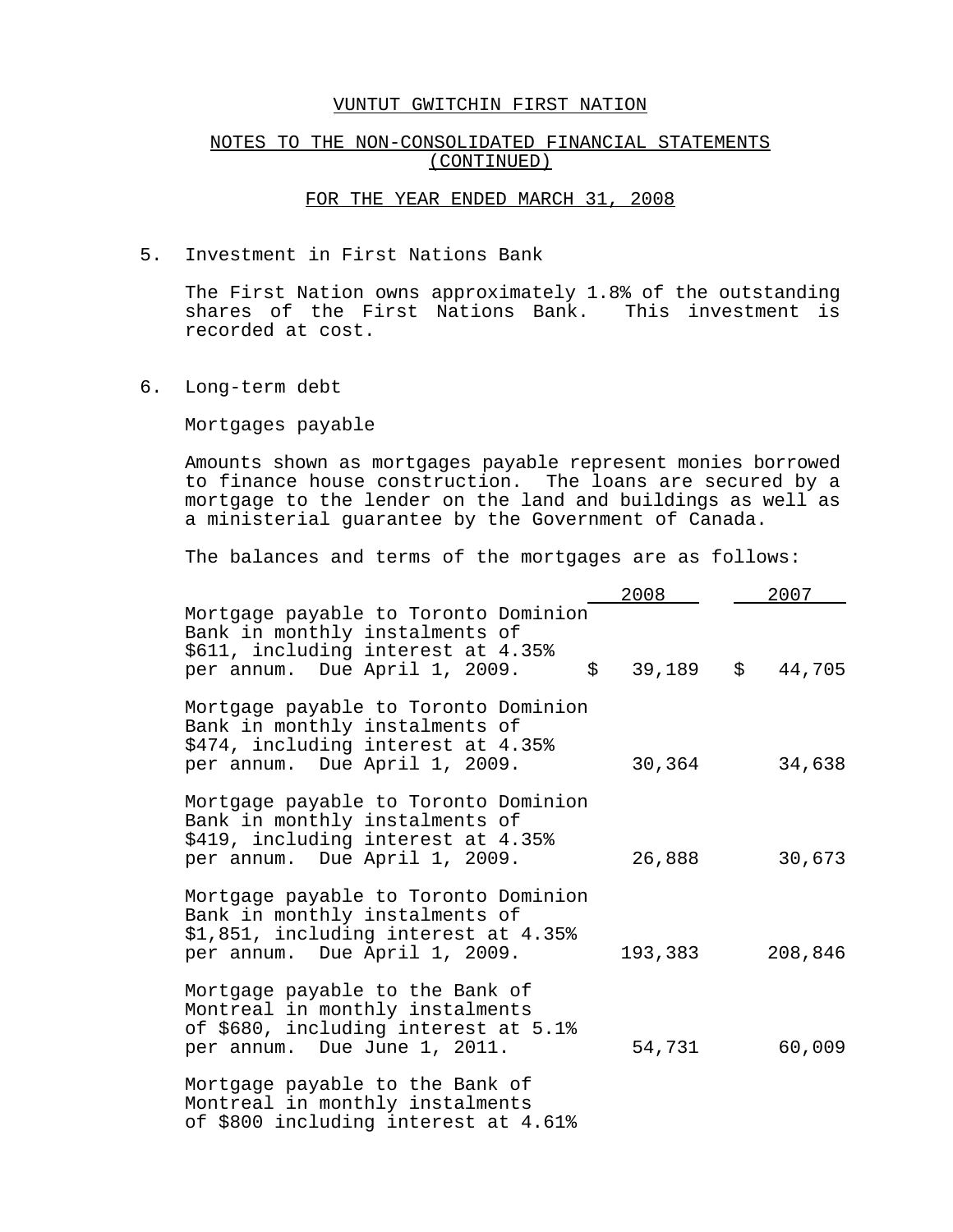per annum. Due December 1, 2010. 92,980 98,229 VUNTUT GWITCHIN FIRST NATION

# NOTES TO THE NON-CONSOLIDATED FINANCIAL STATEMENTS (CONTINUED)

# FOR THE YEAR ENDED MARCH 31, 2008

# 6. Long-term debt (continued)

| Mortgages payable (continued)                                                                                                                          | 2008               | 2007               |
|--------------------------------------------------------------------------------------------------------------------------------------------------------|--------------------|--------------------|
| Mortgage payable to the Bank of<br>Montreal in monthly instalments of<br>\$1,324, including interest at 4.61%<br>per annum. Due December 1, 2010.      | \$                 | 135,240 \$ 144,760 |
| Mortgage payable to Canada Housing<br>and Mortgage Corporation in blended<br>monthly instalments of \$1,901,<br>including interest at 4.30% per annum. |                    |                    |
| Due June 1, 2012.                                                                                                                                      | <u>318,675</u>     |                    |
|                                                                                                                                                        | <u>891,450</u>     | 621,860            |
| Loan payable                                                                                                                                           |                    |                    |
| Loan payable to Toronto Dominion<br>Bank, payable in annual instalments<br>of \$300,000, due May, 2009, at an                                          |                    |                    |
| interest rate of prime plus 1.00%.                                                                                                                     | <u>600,000</u>     | 900,000            |
|                                                                                                                                                        | 1,491,450          | 1,521,860          |
| Amount due within one year                                                                                                                             | 358,272            | 346,727            |
|                                                                                                                                                        | <u>\$1,133,178</u> | <u>\$1,175,133</u> |

Principal repayments scheduled for the next five years are as follows:

| 2009 | S | 358,272 |
|------|---|---------|
| 2010 |   | 360,937 |
| 2011 |   | 63,725  |
| 2012 |   | 66,641  |
| 2013 |   | 69,690  |